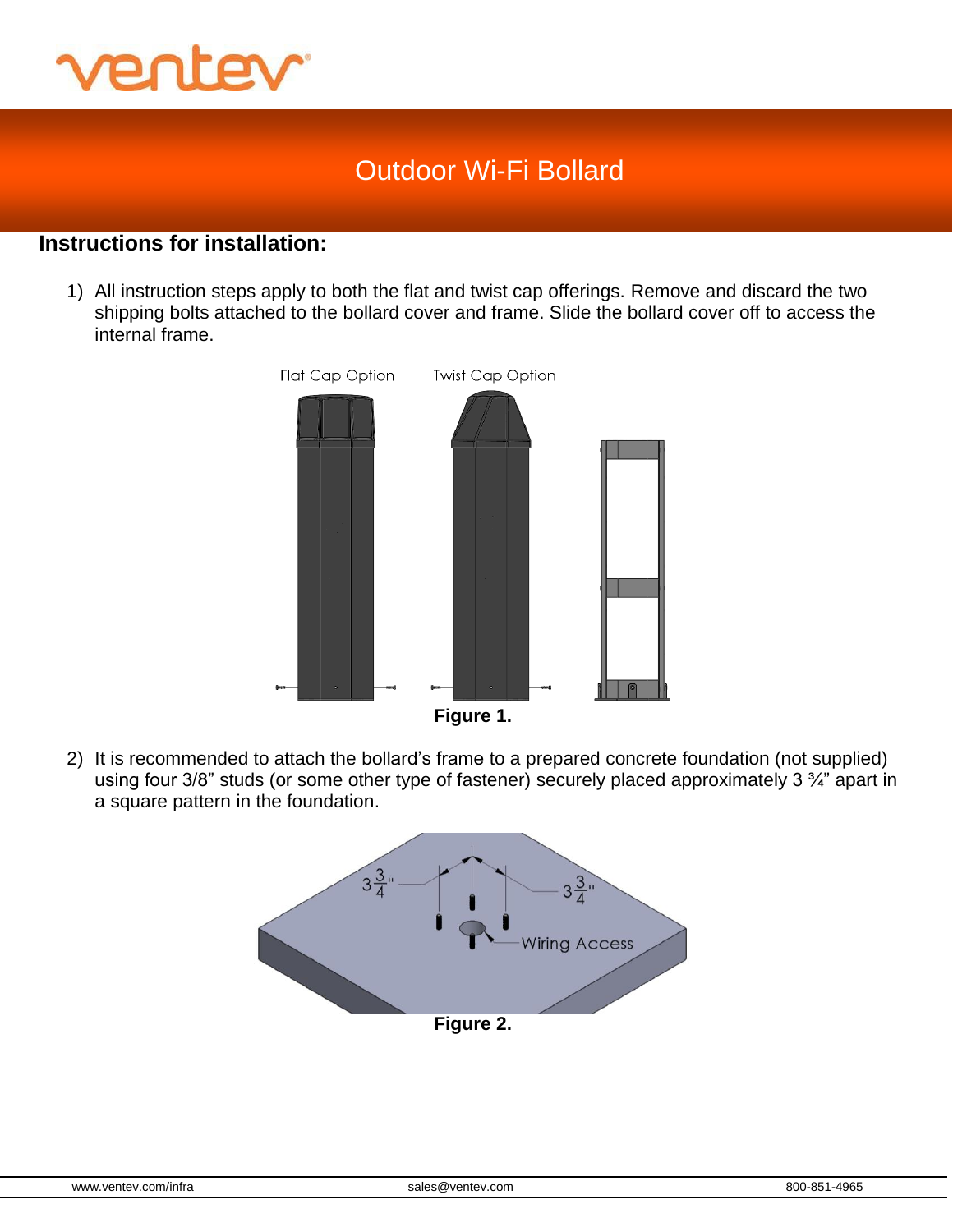

3) Place the metal base of the frame over the bolts and fasten with hex nuts and route the cabling through the 3" hole in the metal base.





4) Proceed by referring to the section dedicated to the access point to be installed.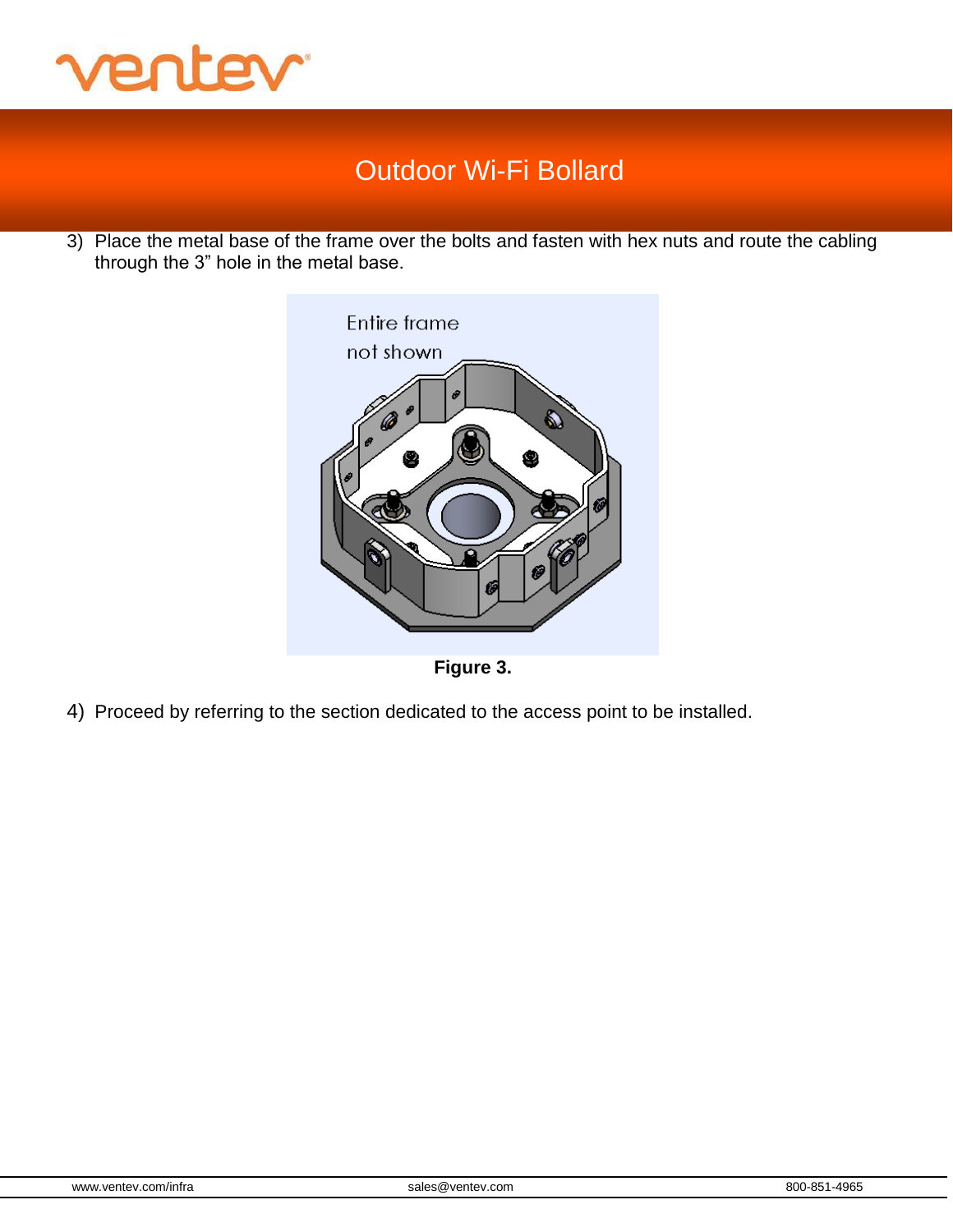

#### **Aruba Access Point Installation**

1) Holding the Aruba T-bar clip against the T-bar of the bracket, as shown in Figure 4, push lightly into the T-bar in order to depress the plastic tabs. Twist into place.



**Figure 4.**

2) Now install the Aruba access point by placing it against the Aruba T-bar clip and twisting it into place. If the access point is sliding down the T-bar, move the T-bar clip and access point downward until it contacts the lower positive stop, as shown in Figure 5.



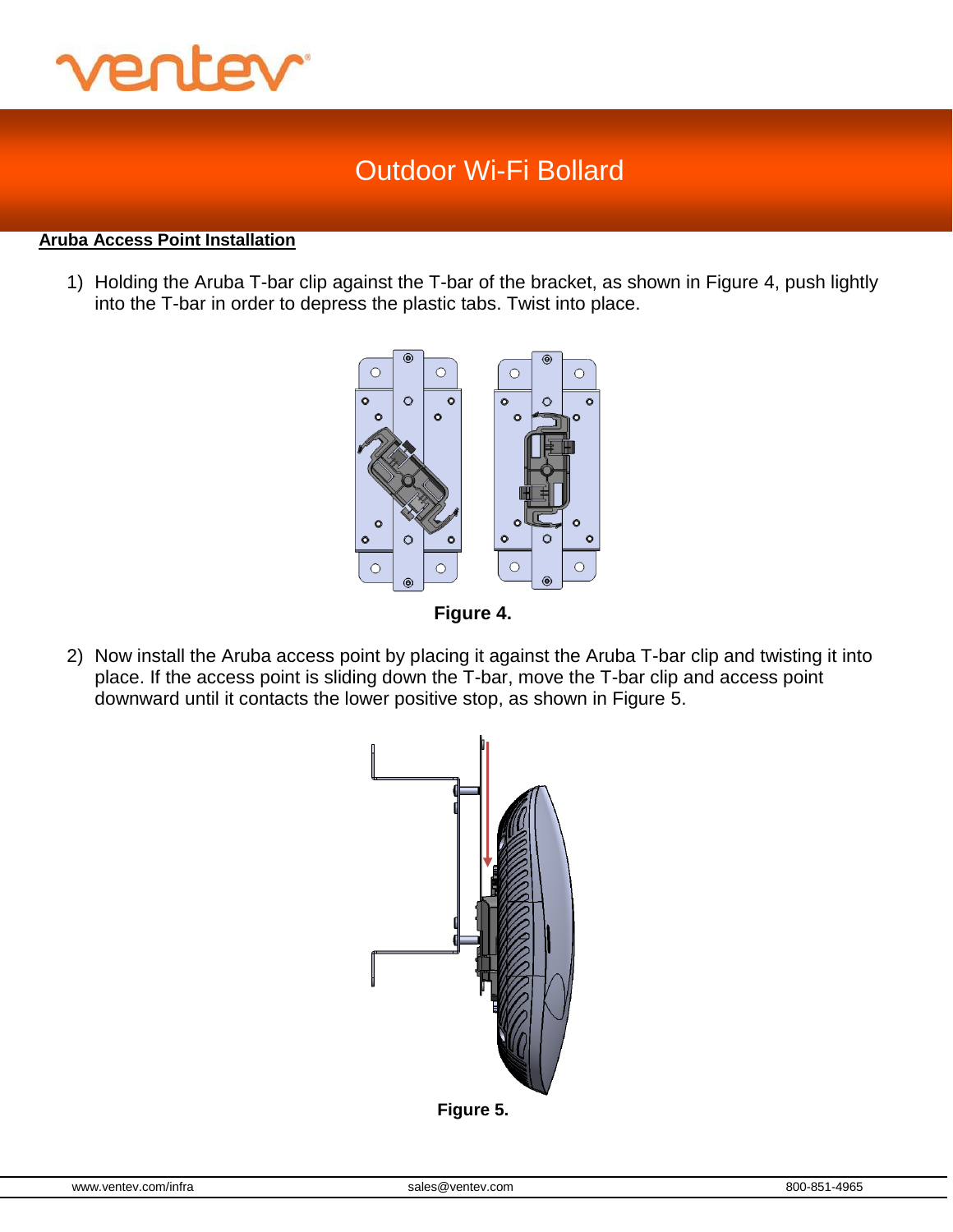

3) Install bracket on the interior of the frame using the supplied  $\frac{1}{4}$ " screws and hex nuts, with the head of the screw on the exterior of the frame. Insert ethernet and power cables.



#### **Meraki Access Point Installation**

1) Place the Meraki provided T-clips onto the T-bar and twist into place. Using the screw holes on the Meraki supplied mounting plate, space the brackets to the proper length. Tighten the set screws. Additionally, cable ties can be wrapped around the T-bar and the clips for additional security.

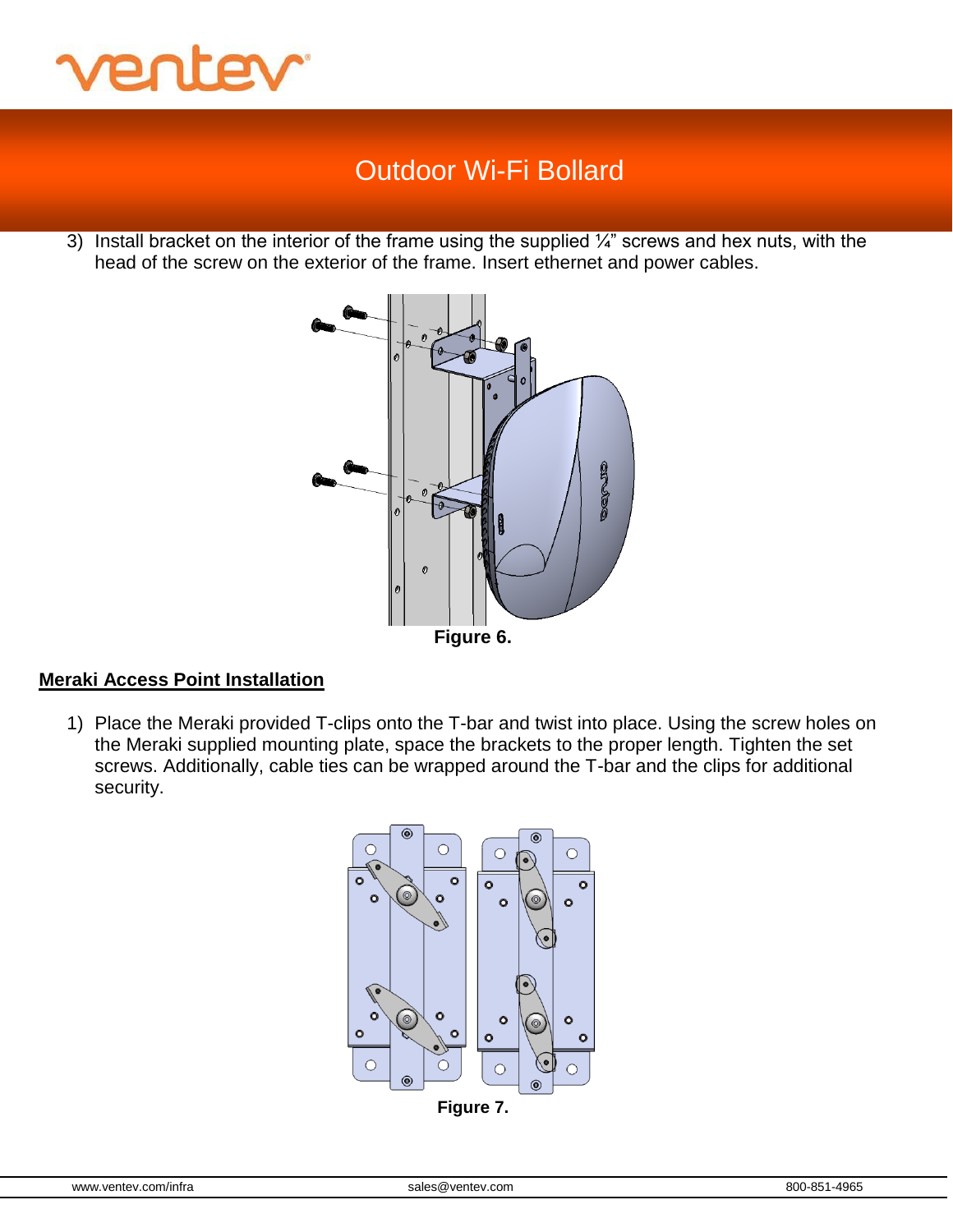

2) Attach the Meraki supplied mounting plate to the T-bar clips using the (2) screws provided in the access point hardware kit.





3) Install bracket on the interior of the frame using the supplied  $\frac{1}{4}$ " screws and hex nuts, with the head of the screw on the exterior of the frame.

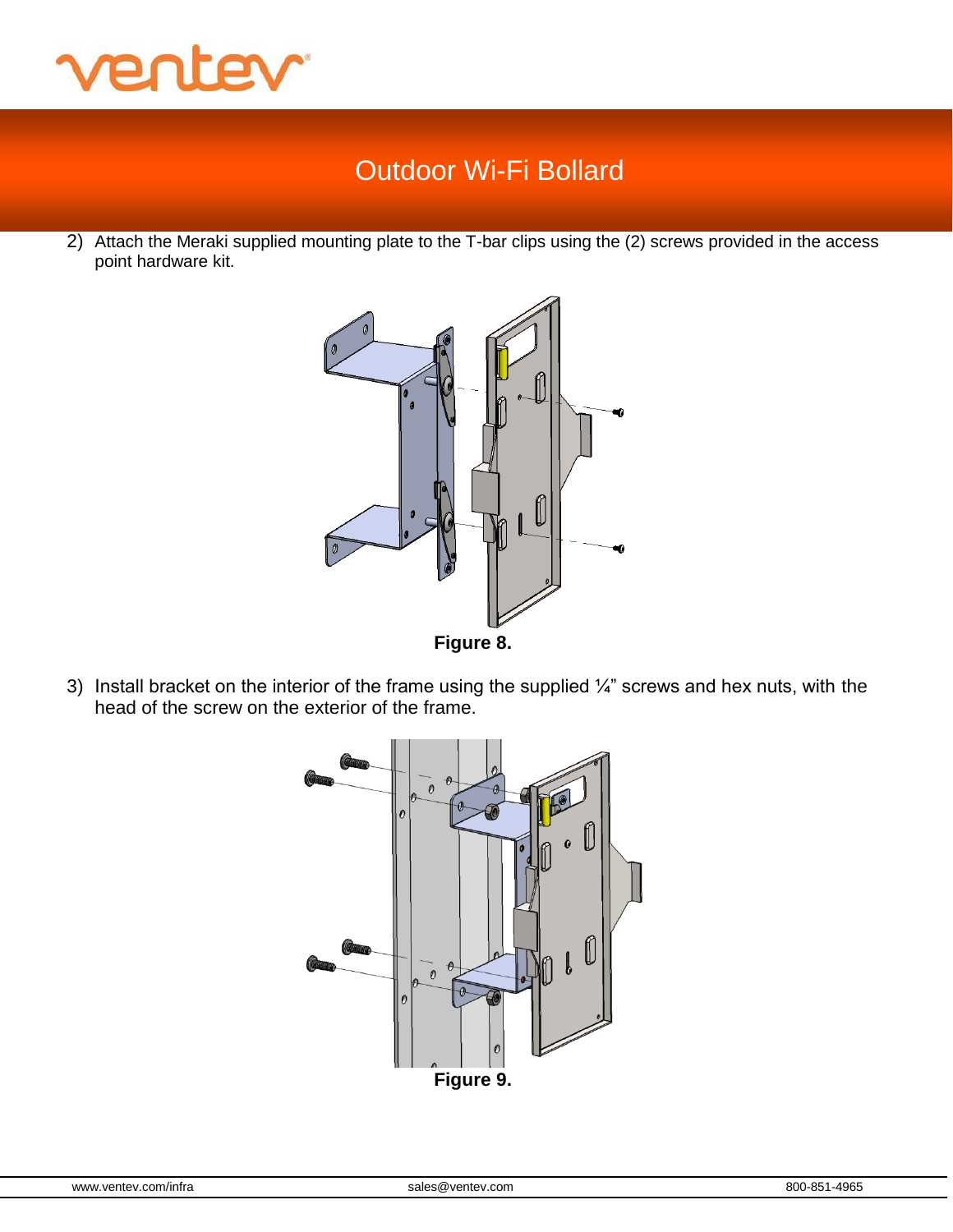

4) Attach the Meraki access point onto the mounting bracket and insert ethernet and power cables.



### **Cisco Access Point Installation**

1) Attach a Cisco supplied universal bracket to the bracket, using (4) #8-32 x 0.375" screws.

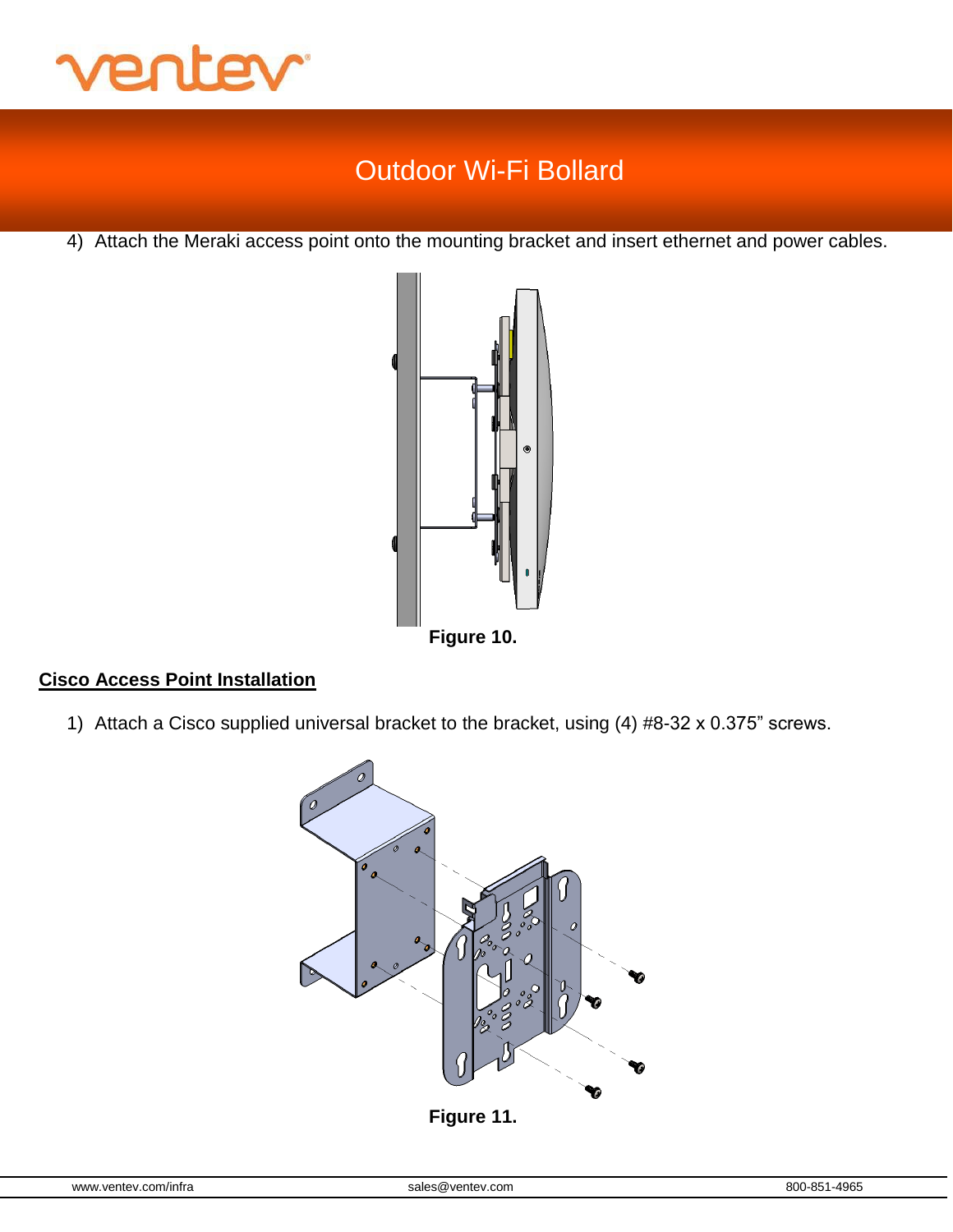

2) Install bracket on the interior of the frame using the supplied  $\frac{1}{4}$ " screws and hex nuts, with the head of the screw on the exterior of the frame.



3) Install the Cisco access point by sliding the feet on the back of the unit into the keyholes on the Cisco universal bracket. Insert ethernet and power cables.



**Figure 13.**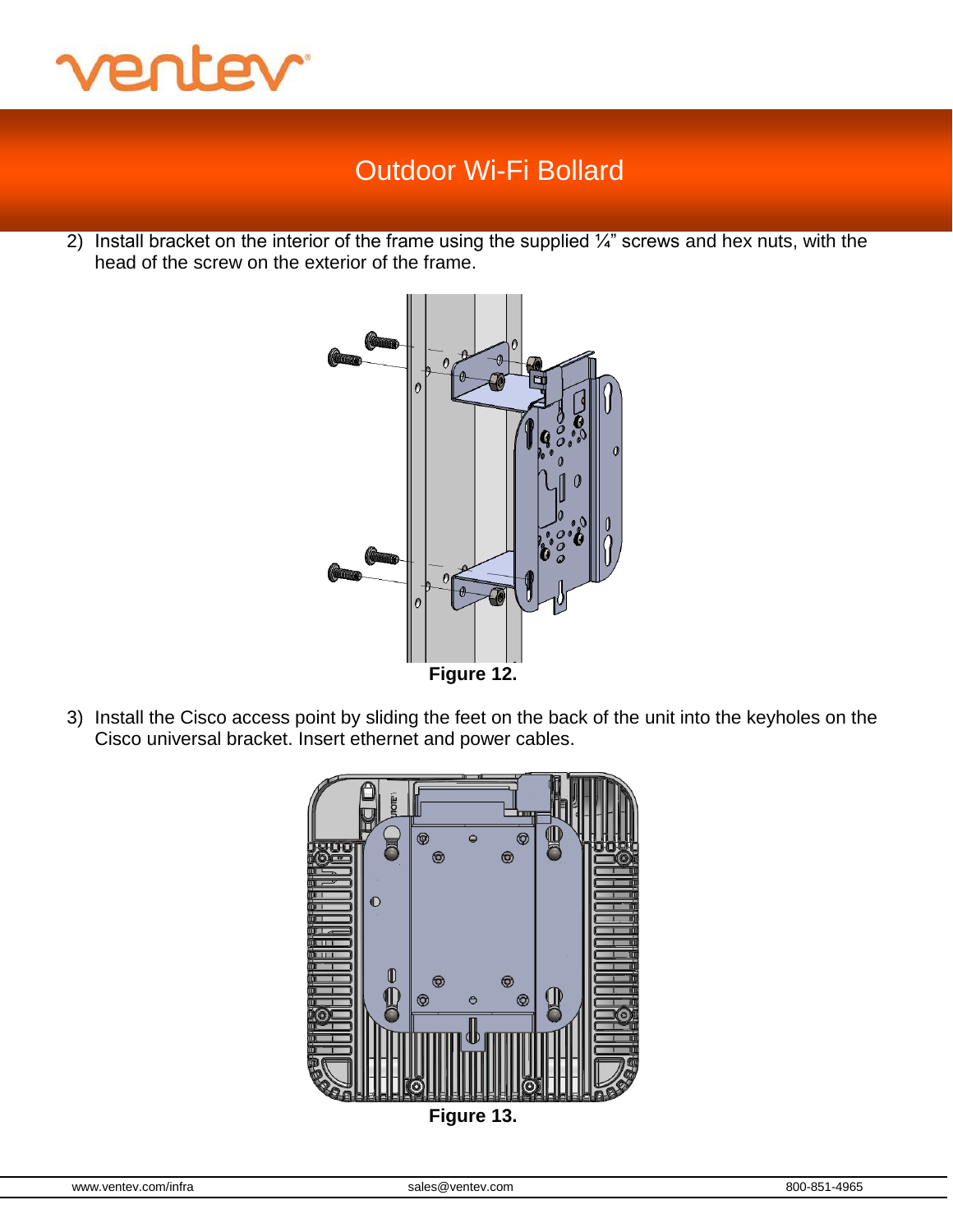

### **Installing an External Antenna**

1) If using an external access point with an omni-directional antenna, route the antenna wires through the top cutouts of the frame and secure the antenna with hardware. Connect the antenna to the access point.



2) If desired, utilize the provided cable ties for cable management.